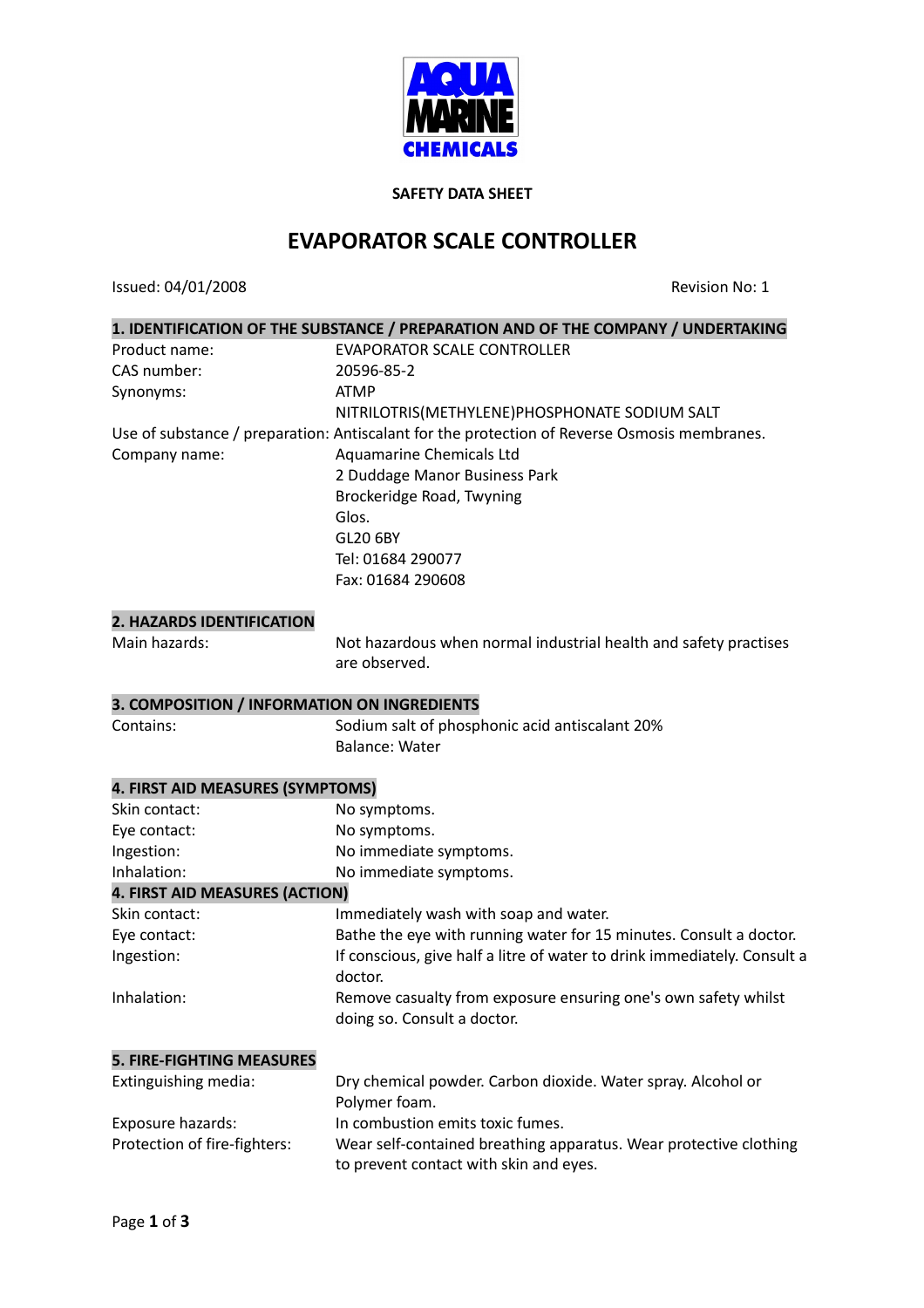

#### **6. ACCIDENTAL RELEASE MEASURES**

| Personal precautions:      | Mark out the contaminated area with signs and prevent access to<br>unauthorised personnel. Turn leaking containers leak-side up to<br>prevent the escape of liquid.                |
|----------------------------|------------------------------------------------------------------------------------------------------------------------------------------------------------------------------------|
| Environmental precautions: | Do not discharge into drains or rivers. Contain the spillage using<br>bunding.                                                                                                     |
| Clean-up procedures:       | Absorb into dry earth or sand. Transfer to a closable, labelled<br>Salvage container for disposal by an appropriate method. Wash the<br>spillage site with large amounts of water. |

# **7. HANDLING AND STORAGE**

|                     | Handling requirements: Ensure there is sufficient ventilation of the area. Avoid direct |
|---------------------|-----------------------------------------------------------------------------------------|
|                     | contact with the substance.                                                             |
| Storage conditions: | Store in cool, well ventilated area. Keep container tightly closed.                     |

#### **8. EXPOSURE CONTROLS / PERSONAL PROTECTION**

| Ensure there is sufficient ventilation of the area.             |
|-----------------------------------------------------------------|
| Self-contained breathing apparatus must be available in case of |
| emergency.                                                      |
| Protective gloves.                                              |
| Safety goggles.                                                 |
| Protective clothing.                                            |
|                                                                 |

# **9. PHYSICAL AND CHEMICAL PROPERTIES**

| State:                 | Liquid                                                   |
|------------------------|----------------------------------------------------------|
| Colour:                | Clear to pale yellow                                     |
| Odour:                 | Perceptible odour                                        |
| Oxidising:             | Non-oxidising (by EC criteria)                           |
| Solubility in water:   | Soluble                                                  |
| Viscosity:             | <b>Viscous</b>                                           |
| Viscosity value:       | 17.4                                                     |
| Viscosity test method: | Kinematic viscosity in 10-6 m2/s at 40°C (ISO 3104/3105) |
| Melting point/range°C: | $-16$                                                    |
| Relative density:      | $1.36 - 1.40$                                            |
| pH:                    | 10-11                                                    |

# **10. STABILITY AND REACTIVITY**

| Stability:             | Stable under normal conditions.                                                                                                |
|------------------------|--------------------------------------------------------------------------------------------------------------------------------|
| Materials to avoid:    | Strong oxidising agents.                                                                                                       |
| Haz. decomp. products: | In combustion emits toxic fumes of nitrogen oxides. In combustion<br>emits toxic fumes of carbon dioxide / carbon monoxide. In |
|                        | combustion emits phosphines.                                                                                                   |

# **11. TOXICOLOGICAL INFORMATION**

| Acute toxicity: | EVAPORATOR SCALE CONTROLLER |
|-----------------|-----------------------------|
|                 | ORL RAT LD50 >17800 mg/kg   |
|                 | SKN RBT LD50 >15800 mg/kg   |